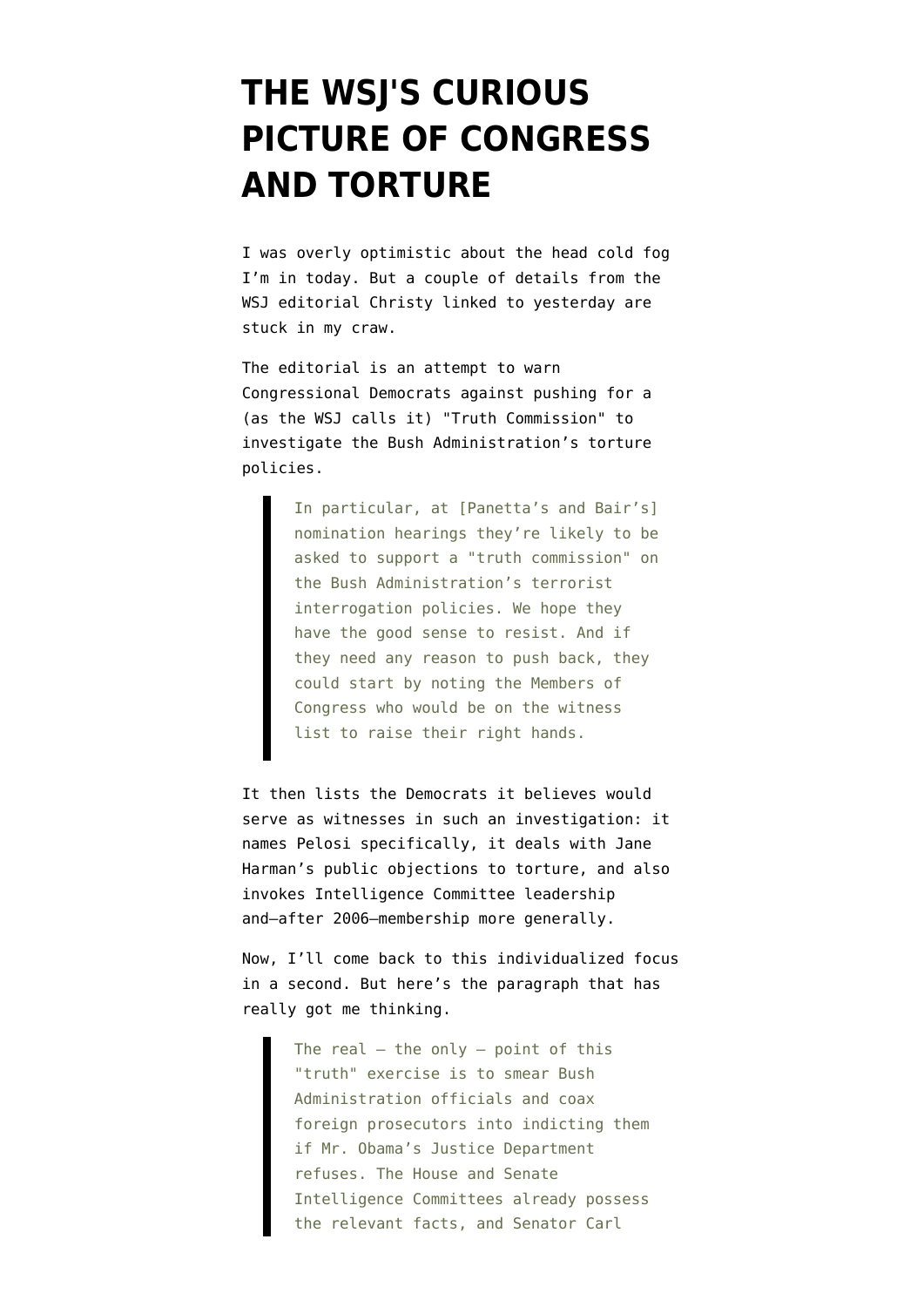Levin and his staff have spent two-anda-half years looking at mountains of documents — with nothing to show for it.

Carl Levin, the editorial claims, spent two-anda-half years looking at documents, with nothing to show for it.

What a remarkable claim, given that the [Executive Summary](http://armed-services.senate.gov/Publications/EXEC%20SUMMARY-CONCLUSIONS_For%20Release_12%20December%202008.pdf) of that not-quite-two-year investigation (since Levin took over as SASC Chair in 2007–the WSJ can't even get its dates right) lists this as its first conclusion:

> On February 7, 2002, President George W. Bush made a written determination that Common Article 3 of the Geneva Conventions, which would have afforded minimum standards for humane treatment, did not apply to al Qaeda or Taliban detainees. Following the President's determination, techniques such as waterboarding, nudity, and stress positions, used in SERE training to simulate tactics used by enemies that refuse to follow the Geneva Conventions, were authorized for use in interrogations of detainees in U.S. custody.

## And this as unlucky conclusion 13:

Secretary of Defense Donald Rumsfeld's authorization of aggressive interrogation techniques for use at Guantanamo Bay was a direct cause of detainee abuse there. Secretary Rumsfeld's December 2, 2002 approval of Mr. Haynes's recommendation that most of the techniques contained in GTMO's October 11, 2002 request be authorized, influenced and contributed to the use of abusive techniques, including military working dogs, forced nudity, and stress positions, in Afghanistan and Iraq.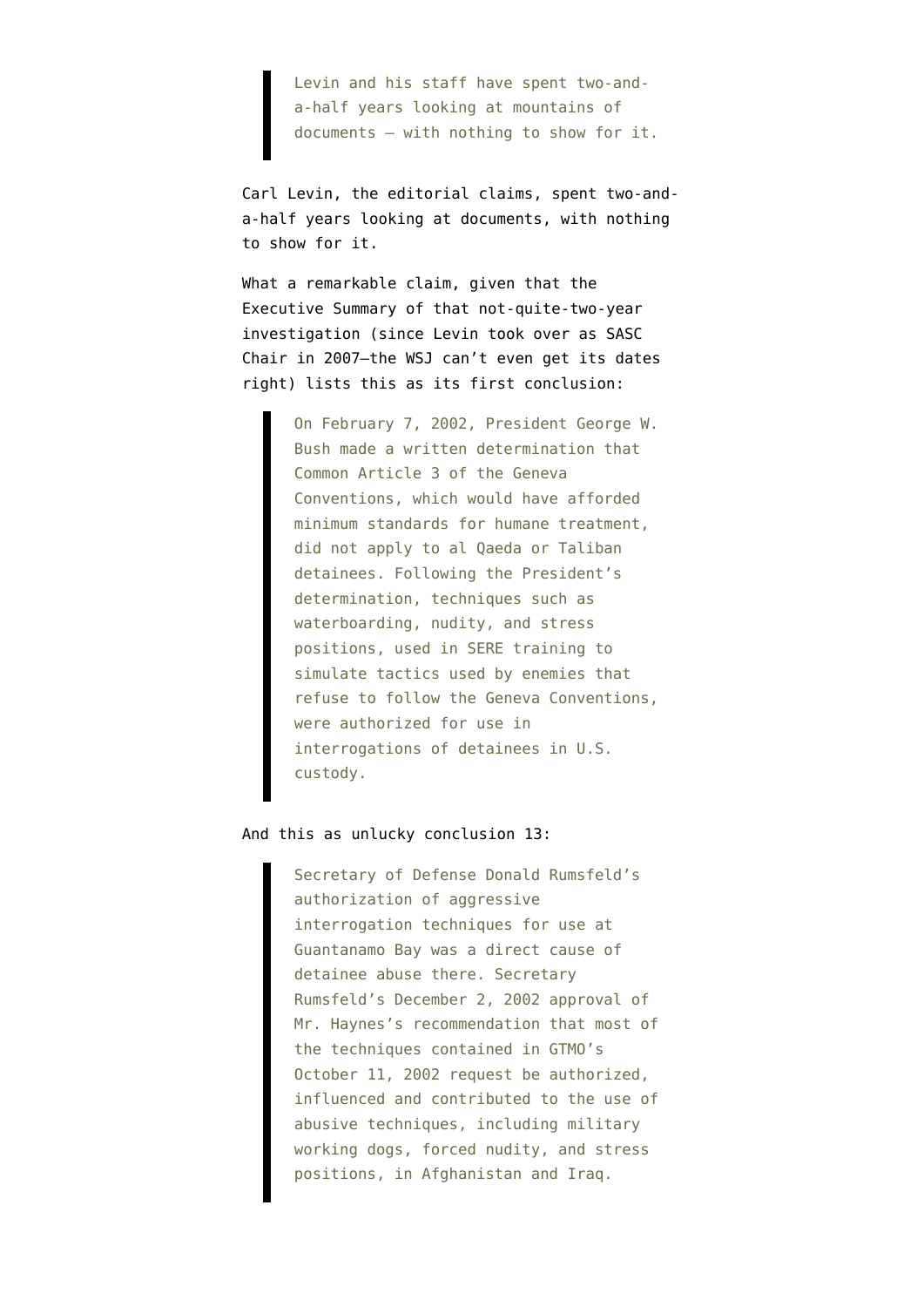According to the WSJ, proving that Bush and Rummy's actions led directly to torture equates to "nothing to show for it."

But I'm even more amused by the WSJ's claims given Levin's [statements](http://www.msnbc.msn.com/id/28301218/) to Rachel Maddow on December 17 (linked above).

> LEVIN: What I think is our role to do is to bring out the facts which we have to state our conclusions, which we have, which is where the origin of these techniques began. And then to turn over to the Justice Department of the next administration – because clearly this Justice Department is not willing to take an objective look – to turn over to the next Justice Department all the facts that we can, and we have put together, and get our report, the rest of it declassified.

> But then it seems to me it is appropriate that there be an outside commission appointed to take this out of politics, that it would have the clear subpoena authority to get to the parts of this which are not yet clear, and that is the role of the CIA.

We looked at the role of the Department of Defense, but the role of the CIA has not yet been looked at, and let an outside commission reach the kind of conclusions which then may or may not lead to indictments or to civil action. But it is not our role, it's not appropriate for us to make those kinds of – reach those kinds of conclusions. [my emphasis]

Shortly after releasing the conclusions of the "nothing to show for it" investigation, Levin said three things: that Obama's DOJ should take the conclusions of the report and consider them objectively, that SASC should declassify the balance of its report (meaning that some of the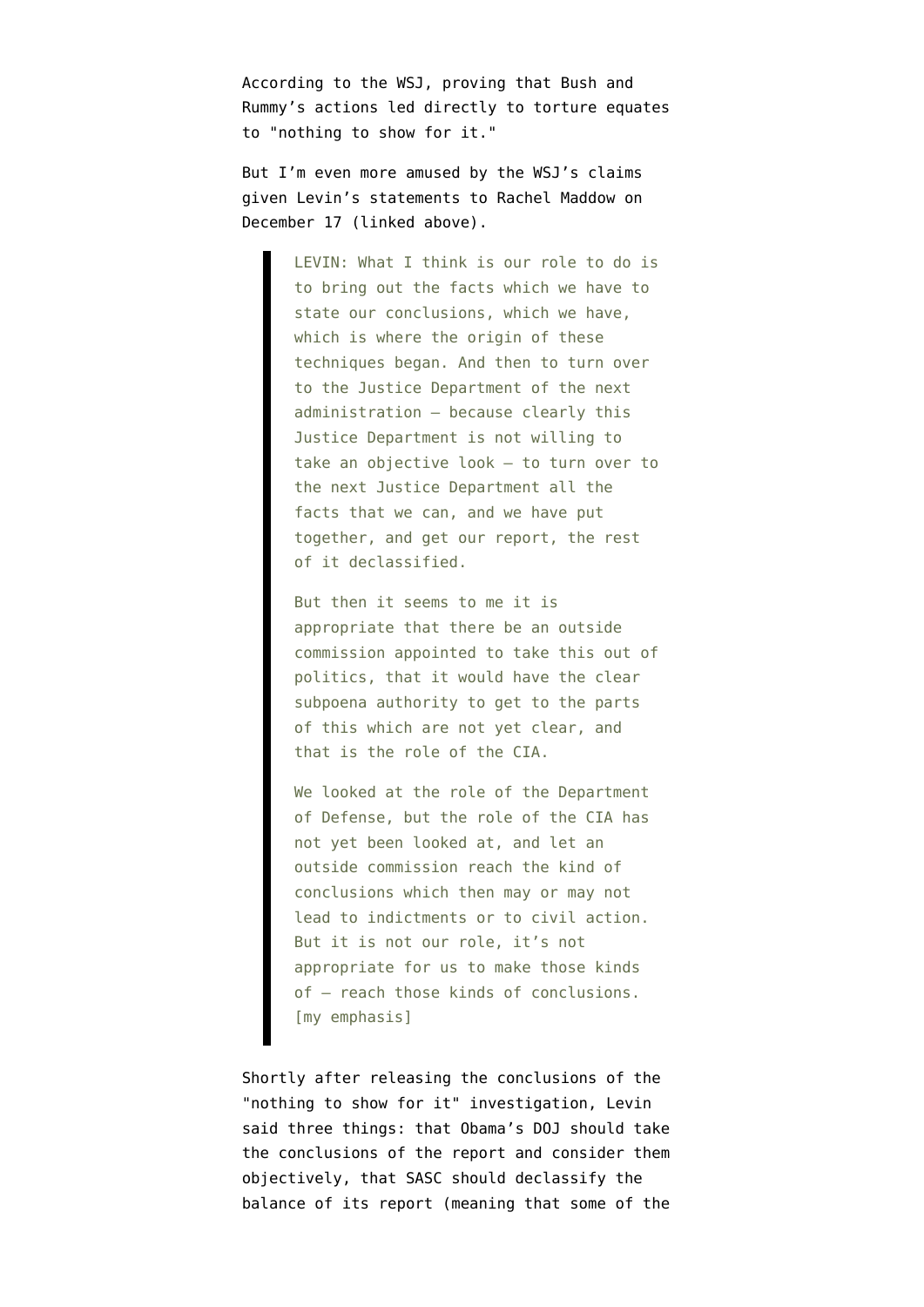"nothing to show for it" claim can be attributed to BushCo's unwillingness to declassify embarrassing information), and that "an outside commission" should "get to the parts of this which are not yet clear, and that is the role of the CIA." And those actions, Levin notes, "may or may not lead to indictments or to civil action."

Sure doesn't sound like a "nothing to show for it" report to me.

But Levin's statement is significant for a few more reasons. After all, he emphasizes that CIA's role in this has not been looked at.

As a reminder, in 2006 when Bush admitted to the torture program, Carl Levin [was a senior member](http://intelligence.senate.gov/members109thcongress.html) of the Senate Intelligence Committee. Now, as the Chair of SASC, [he's an Ex Officio member](http://intelligence.senate.gov/memberscurrent.html). Levin was at those briefings that the WSJ reports all SSCI members started getting in 2006. But he says the CIA's role in this has not been looked at.

So the WSJ looks at an investigation that–by design–looked solely at torture emanating out of DOD's chain of command, and says that it found nothing to show for it. The guy in charge of that investigation says the report specifically leaves out CIA's role. And, since that same guy attended the briefing for the entire SSCI membership in 2006, he either said that knowing what was included in that confidential briefings–or having reason to believe that briefing was incomplete. And, finally, Levin advocates "an outside commission"–precisely the kind the WSJ opposes–to get to those parts which have not been revealed.

Boy, invoking Levin's investigation sure doesn't help the WSJ's case.

Now, back to the WSJ's invocation of specific Democrats. The WSJ names Bob Graham and Jello Jay (Jello Jay took over from Graham at SSCI in 2003; the WSJ does not mention Reyes, who took over HPSCI in 2007) as having been briefed between 2003 and 2006. But, as I said, it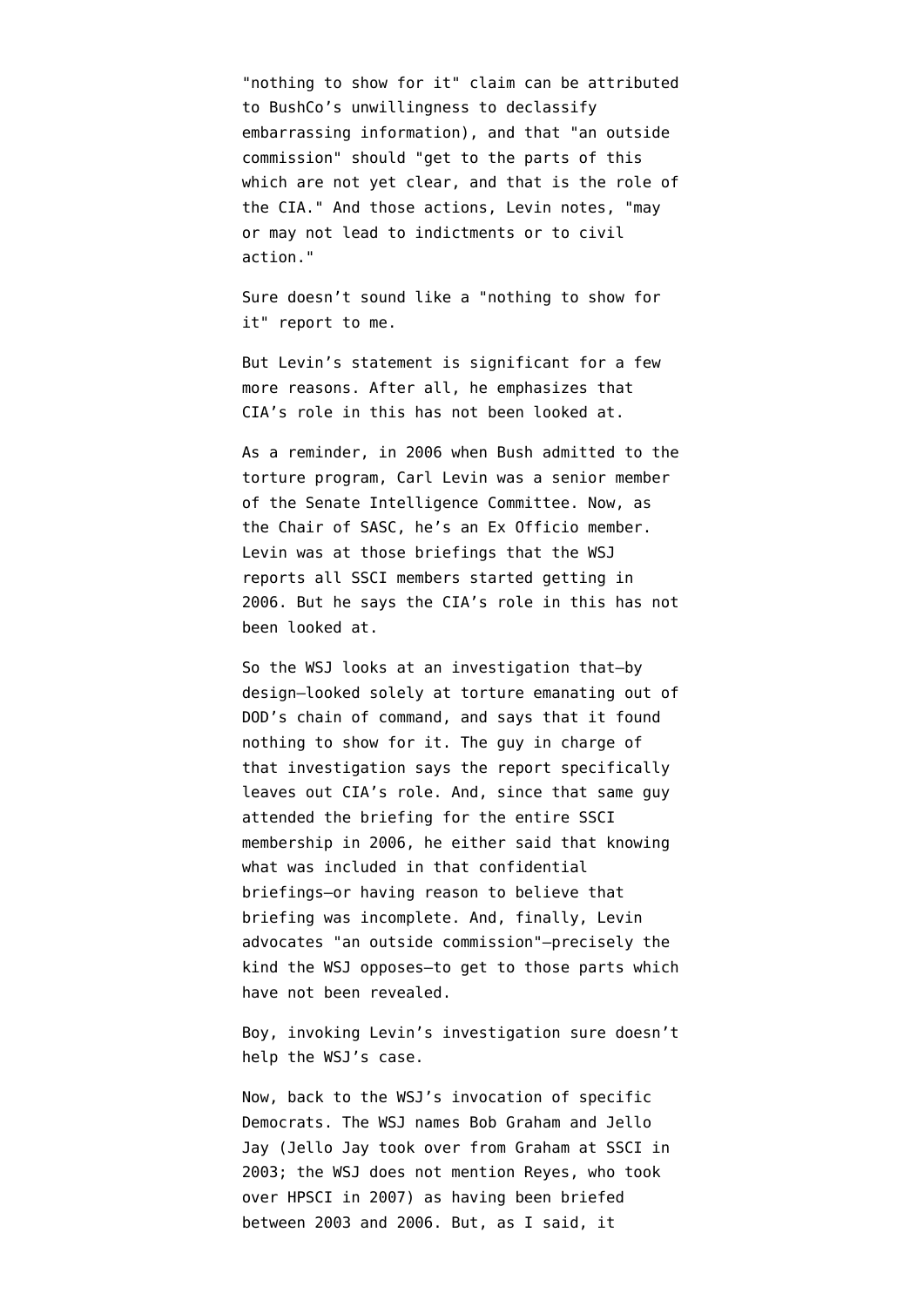focuses primarily on Pelosi and Harman.

There's a weird detail about this to begin with. Since BushCo routinely broke the law and only briefed Intelligence Committee leadership (and not Congressional leadership) on these things, Pelosi was only getting briefings through 2002, when she was Ranking Member on HPSCI. The WSJ does date the briefings back to 2002.

> According to our sources and media reports we've corroborated, the classified briefings began in the spring of 2002 and dealt with the interrogation of Abu Zubaydah, a high-value al Qaeda operative captured in Pakistan.

## But then, the timing of the briefings starts to get fuzzy.

In succeeding months and years, more than 30 Congressional sessions were specifically devoted to the interrogation program and its methods, including waterboarding and other aggressive techniques designed to squeeze intelligence out of hardened detainees like Zubaydah.

## Followed by a clear timeline again, but this time one that excludes Pelosi.

The briefings were first available to the Chairmen and ranking Members of the Intelligence Committees. From 2003 through 2006, that gang of four included Democrats Bob Graham and John D. Rockefeller in the Senate and Jane Harman in the House, as well as Republicans Porter Goss, Peter Hoekstra, Richard Shelby and Pat Roberts.

In other words, the WSJ curiously includes–and then promptly excludes–Pelosi from participation in the substantive briefings (Graham should be excluded as well, since Jello Jay took over in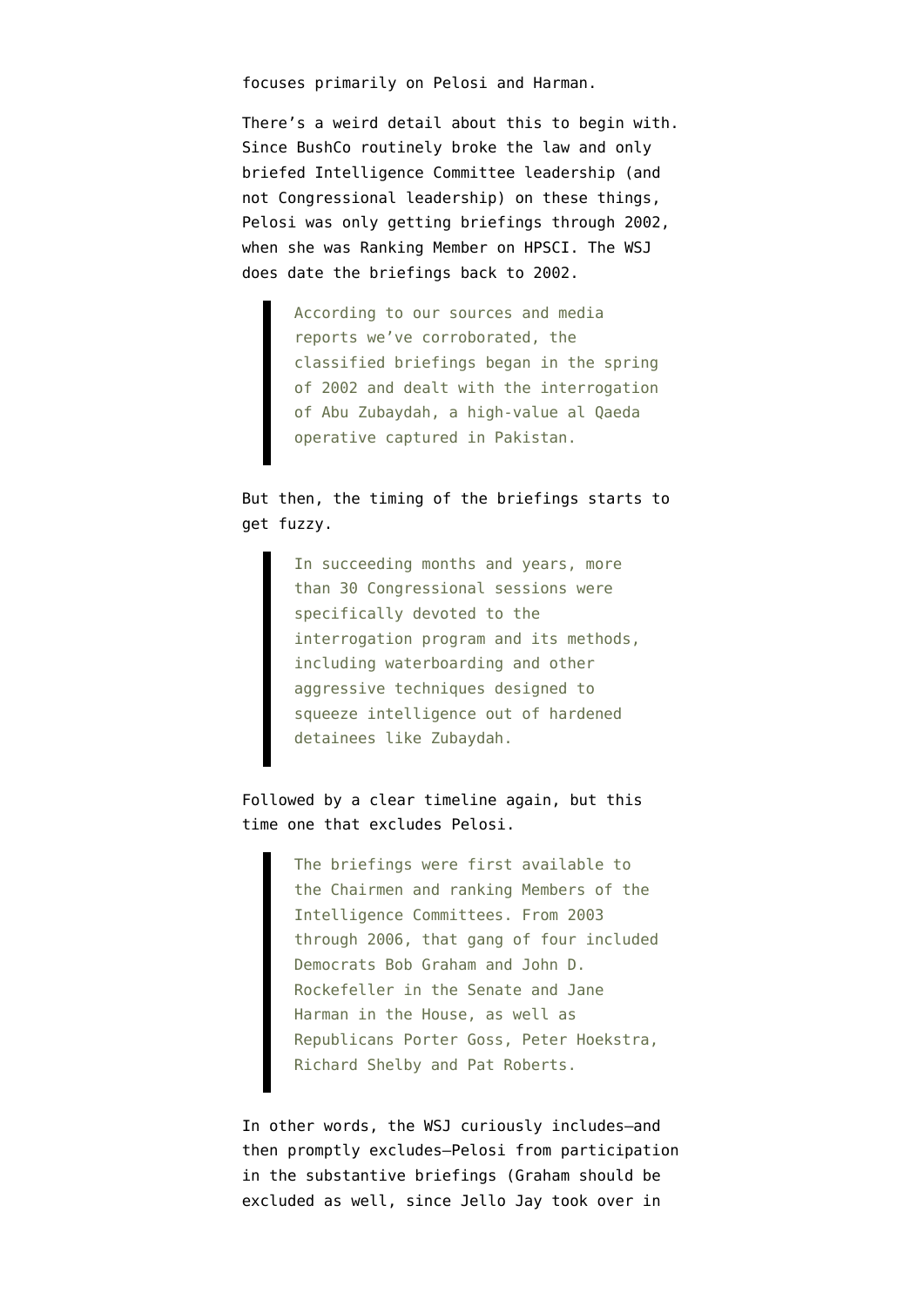2003). That seems to be an admission, on the WSJ's part, that Pelosi didn't get the same detailed briefing about methods her successors got–a view reinforced by Pelosi's [own](http://emptywheel.firedoglake.com/2007/12/10/not-what-a-catfight-looks-like/) [description](http://emptywheel.firedoglake.com/2007/12/10/not-what-a-catfight-looks-like/) of the one briefing she got.

> On one occasion, in the fall of 2002, I was briefed on interrogation techniques the Administration was considering using in the future. The Administration advised that legal counsel for the both the CIA and the Department of Justice had concluded that the techniques were legal.

> I had no further briefings on the techniques. Several months later, my successor as Ranking Member of the House Intelligence Committee, Jane Harman, was briefed more extensively and advised the techniques had in fact been employed. It was my understanding at that time that Congresswoman Harman filed a letter in early 2003 to the CIA to protest the use of such techniques, a protest with which I concurred.

Given the WSJ's fuzzy sentence–the one that suggests "in succeeding months" Congress was briefed on techniques "including waterboarding," I'd say even the WSJ is not claiming that Pelosi was in the more substantive briefings in which torture was discussed.

Which brings us to Harman's objection, which the WSJ calls "equivocal."

> Ms. Harman did send a one-page classified letter in February 2003 listing her equivocal objections to the interrogation program. She made her letter public in January 2008 after the CIA revealed that it had destroyed some interrogation videotapes. After lauding the CIA's efforts "in the current threat environment," she noted that "what was described raises profound policy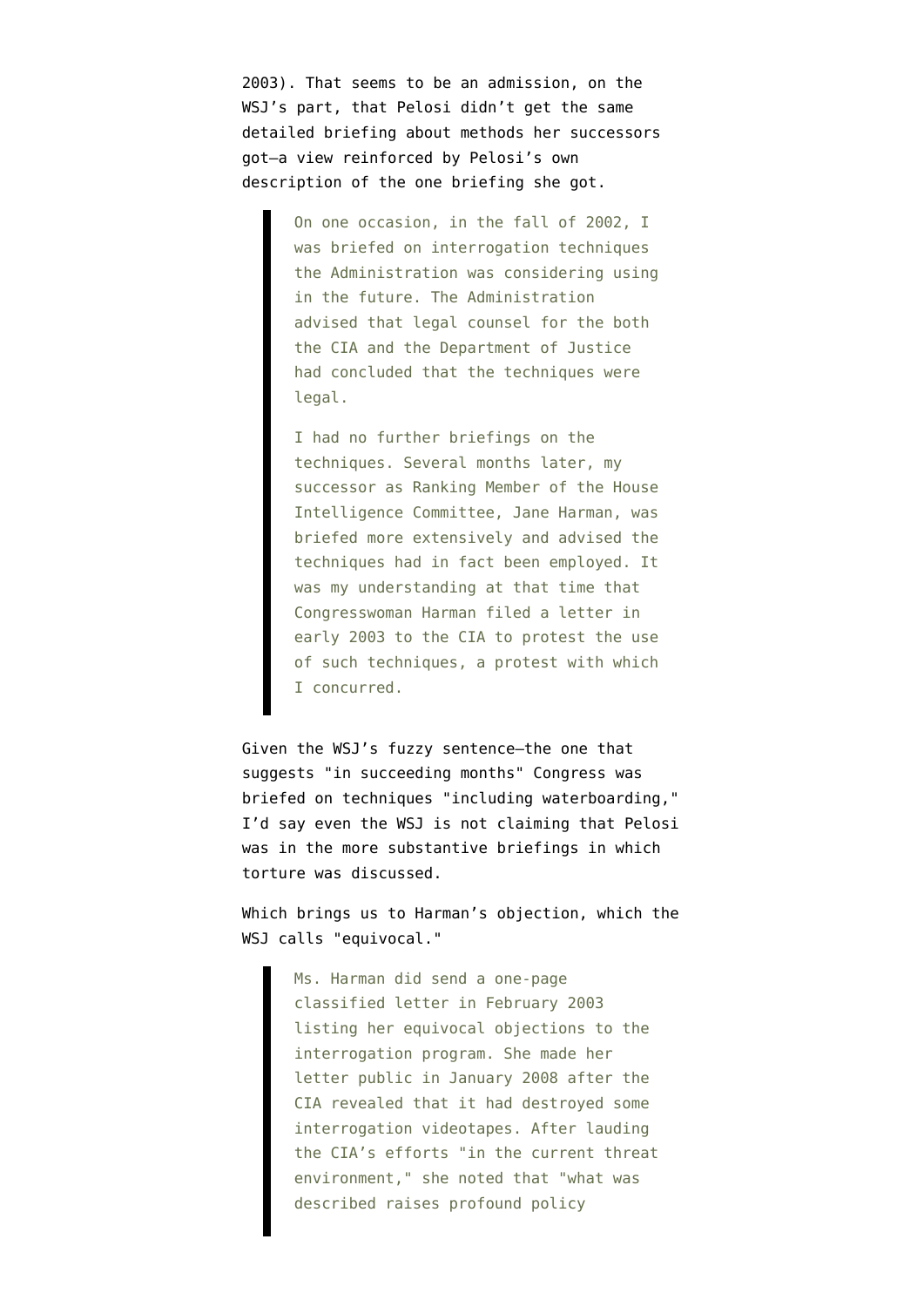questions and I am concerned about whether these have been as rigorously examined as the legal questions." Ms. Harman also vaguely wondered whether "these practices are consistent with the principles and policies of the United States," but she did not condemn them as either torture or illegal.

But now compare their cherry-picked quotations from Harman's letter with the [full text of that](http://www.house.gov/apps/list/press/ca36_harman/Jan_3.shtml) [letter](http://www.house.gov/apps/list/press/ca36_harman/Jan_3.shtml).

> Last week's briefing brought home to me the difficult challenges faced by the Central Intelligence Agency in the current threat environment. I realize we are at a time when the balance between security and liberty must be constantly evaluated and recalibrated in order to protect our nation and its people from catastrophic terrorist attack and I thus appreciate the obvious effort that you and your Office have made to address the tough questions. At the briefing you assured us that the [redacted] approved by the Attorney General have been subject to an extensive review by lawyers at the Central Intelligence Agency, the Department of Justice and the National Security Council and found to be within the law.

It is also the case, however, that what was described raises profound policy questions and I am concerned about whether these have been as rigorously examined as the legal questions. I would like to know what kind of policy review took place and what questions were examined. In particular, I would like to know whether the most senior levels of the White House have determined that these practices are consistent with the principles and policies of the United States. Have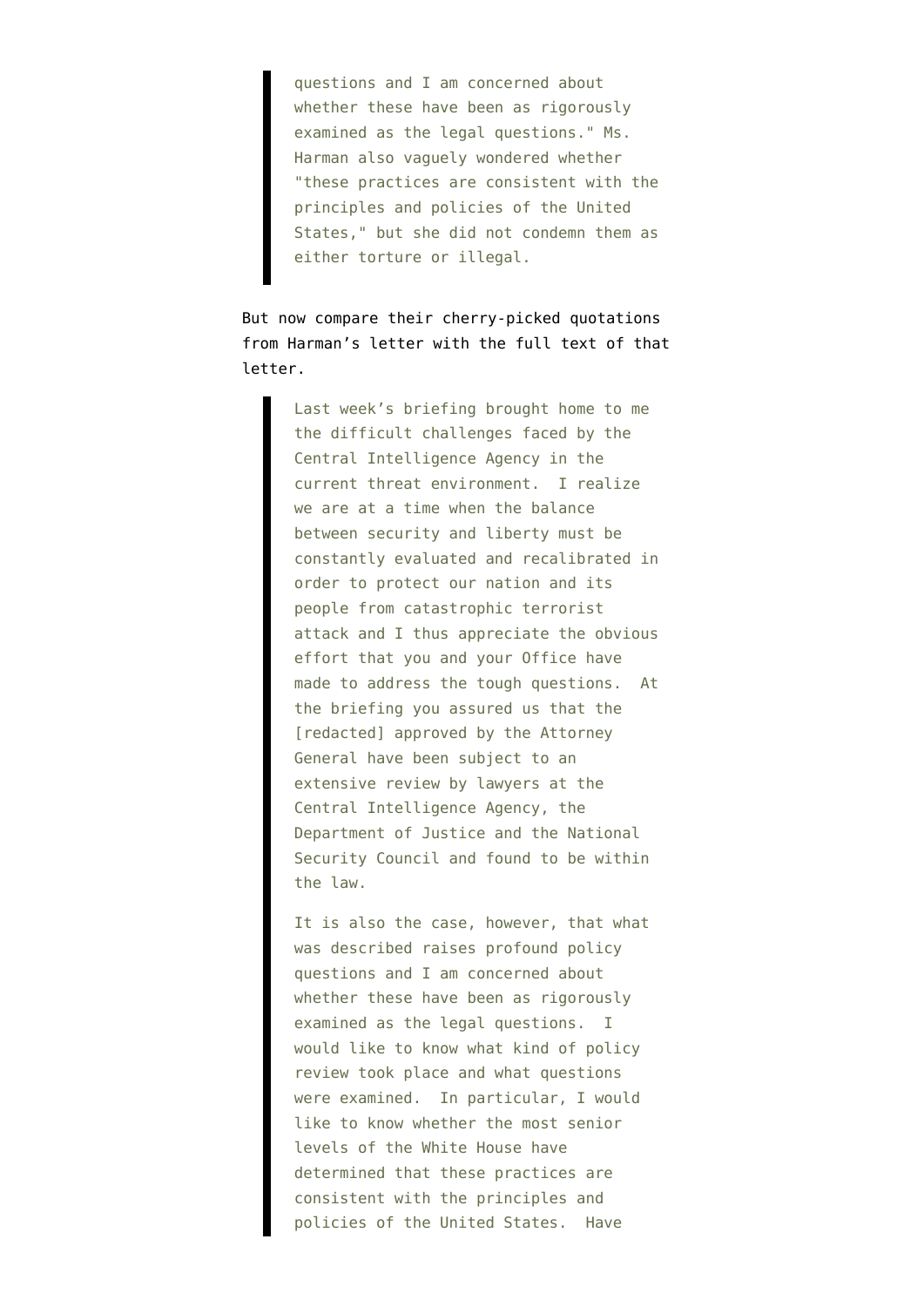enhanced techniques been authorized and approved by the President?

You discussed the fact that there is videotape of Abu Zubaydah following his capture that will be destroyed after the Inspector General finishes his inquiry. I would urge the Agency to reconsider that plan. Even if the videotape does not constitute an official record that must be preserved under the law, the videotape would be the best proof that the written record is accurate, if such record is called into question in the future. The fact of destruction would reflect badly on the Agency.

I look forward to your response.

Obviously, there's a reason why Harman didn't focus on the legal issues: because Scott Muller had done so in his presentation, and had emphasized that DOJ, NSC, and CIA lawyers had all bought off on the techniques. Inexcusable or not, now look at what the WSJ specifically excludes: the questions Harman had posed regarding high level approval by the White House–up to and including George Bush.

Here's Muller's non-answer to that question.

As we informed both you and the leadership of the Intelligence Committees last September, a number of Executive Branch lawyers including lawyers from the Department of Justice participated in the determination that, in the appropriate circumstances, use of these techniques is fully consistent with US law. While I do not think it appropriate for me to comment on issues that are a matter of policy, much less the nature and extent of Executive Branch policy deliberations, I think it would be fair to assume that policy as well as legal matters have been addressed within the Executive Branch.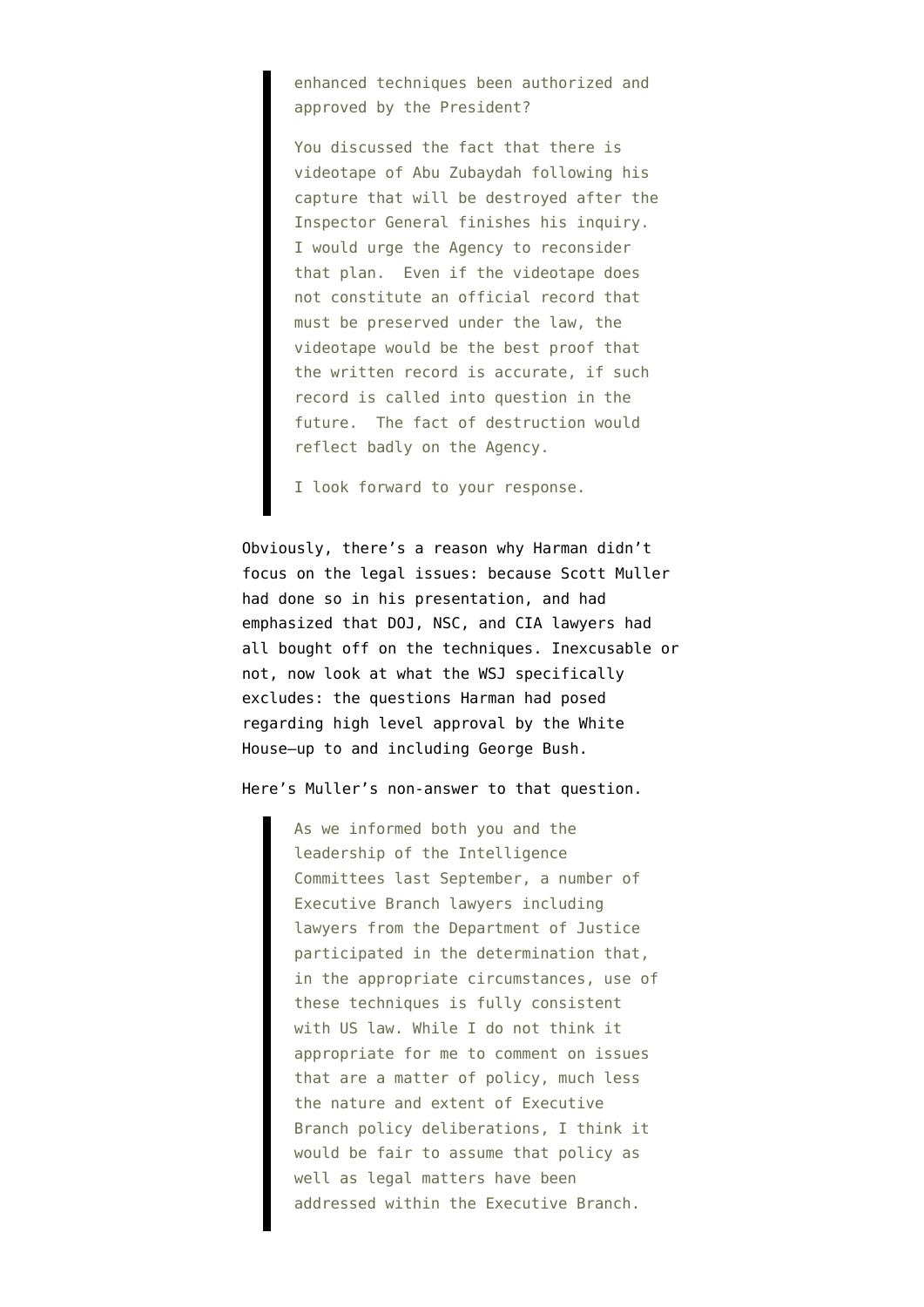That is, he dodged her question entirely, emphasizing again the legal review that had taken place, but not George Bush's personal policy review.

And Harman's question is precisely the issue before us now, the one that would be investigated by an independent commission (note, even the WSJ uses the word "policy" in describing the commission).

In other words, to make its case that Congress is implicated in torture, the WSJ mischaracterizes the SASC report (and Levin's response to being briefed at SSCI) and hides Levin's call for precisely the independent investigation WSJ opposes; it implicates Pelosi when its own timeline doesn't implicate her; and it cherry-picks Harman's letter to hide the fact that she was asking–in 2002–precisely the questions that remain to be answered.

Which leaves Bob Graham, who is no longer in Congress and who presumably got the same fuzzy Fall 2002 briefing Pelosi got.

And, finally, (it had to come to this) Jello Jay. Who, not incidentally, may be the only Democrat mentioned in the editorial who actually gets to ask Bair and Panetta questions at their confirmation hearings (I'm double checking on whether Levin gets to ask questions or not; I'm assuming, given his squawking the other day about Panetta, that Jello Jay will remain on SSCI even while moving to Appropriations and ceding the Chair at SSCI).

The WSJ didn't waste this entire editorial solely to threaten Jello Jay not to ask Leon Panetta for a Truth Commission, did it? Because this swiss cheese of an editorial surely won't dissuade someone like Russ Feingold from asking such questions. In fact, why direct these questions to members of SSCI–those who will ask Bair and Panetta questions–in the first place? Last I heard, a Truth Commission was more likely to come out of HJC. And frankly, most of the members of HJC don't give a rat's ass about the